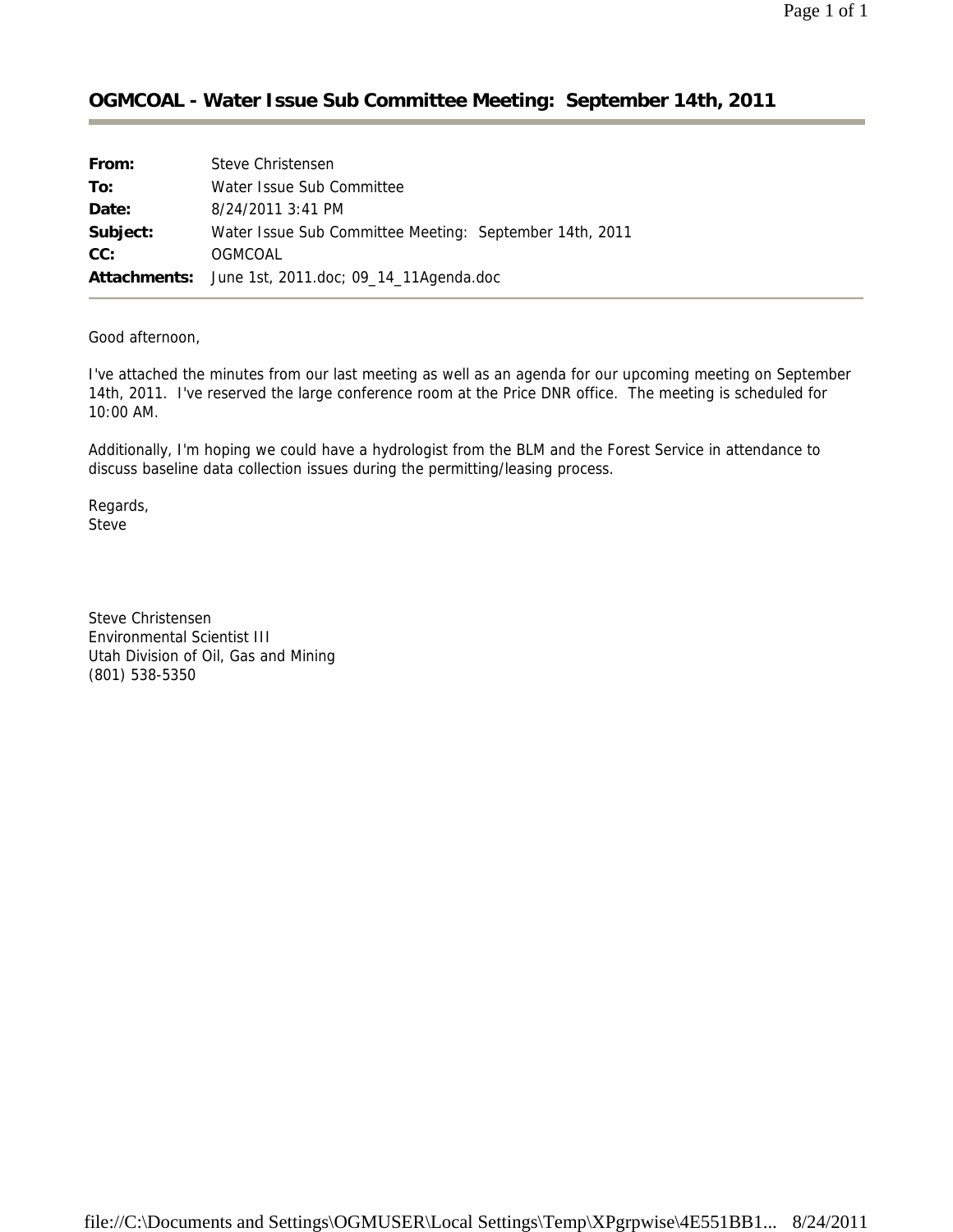### **INTERAGENCY WATER ISSUES SUBCOMMITTE MEETING NOTES**

| <b>Meeting Date:</b> | June $1st$ , 2011                                                                                                                                          |
|----------------------|------------------------------------------------------------------------------------------------------------------------------------------------------------|
| To:                  | Water Issues Sub-Committee                                                                                                                                 |
| <b>Attendees:</b>    | BLM- Stephen Falk, DOGM- April Abate, Steve Christensen, Kevin<br>Lundmark DWRi- Marc Stilson USDA Forest Service- Tom Lloyd<br><b>DWO</b> - Mike Herkimer |
| <b>Purpose:</b>      | Discuss water issues relative to interagency communication and<br>interaction.                                                                             |

#### **MEETING SUMMARY:**

Following introductions, minutes from the previous meeting (February  $24<sup>th</sup>$ , 2011) were reviewed and approved.

 Mr. Stilson lead a discussion on continued water right work with the Sufco Mine. Mr. Stilson indicated that he would like detailed maps as to where mining activity is to occur. Ms. Abate from DOGM offered to provide the maps. Additional field work will be performed in conjunction with DWRi, DOGM and the water right holders in potentially affected areas. Mr. Lloyd suggested contacting Jason Kling (District Forest Ranger) in this effort. Mr. Stilson further stated that numerous water rights are located in the Accord Lakes area and that there is much concern as to potential impacts from mining related activity. The time line for mining in the west leases at Sufco was also discussed. Mr. Stilson indicated that further field work would be conducted in June to verify water rights and their sources and that he wanted the company to submit a map showing where faults are located in the region.

 In addition to the Sufco west leases, the Greens Hollow tract was also discussed. Baseline data collection was brought up during the discussion. Cowboy Creek and Greens Hollow Creek comprise a large portion of the watershed in this area. Mr. Stilson indicated that baseline data collection should be underway right now. Mr. Lloyd provided updates on the EIS process occurring on Greens Hollow. Mr. Lloyd identified that alternative 1 was no mining. Alternative 2 is mining proposed by the company. Alternative 3 was identified as a plan where areas would be identified where no mining would occur (which included Cowboy Creek). Mr. Lloyd indicated that, in all likelihood, Alternative 3 would be recommended by the EIS. The Forest Service will identify springs and reaches of streams that will be protected. Mr. Lloyd stated that the Forest Service would like to get all of the agencies water rights identified and filed, but that due to budgetary personnel short falls, it was proving difficult. The potential impacts to irrigation companies and the town of Emery from mining in the Greens Hollow area was also discussed. It was the general consensus that the Greens Hollow area would prove much more contentious than the West Lease area. Mr. Lloyd indicated that he anticipated a decision document to be completed by late summer.

 The north water spring issue was also discussed. Ms. Abate indicated that Darren Olsen (Forest Service) had conducted meetings with the cattle ranchers and that it appeared that the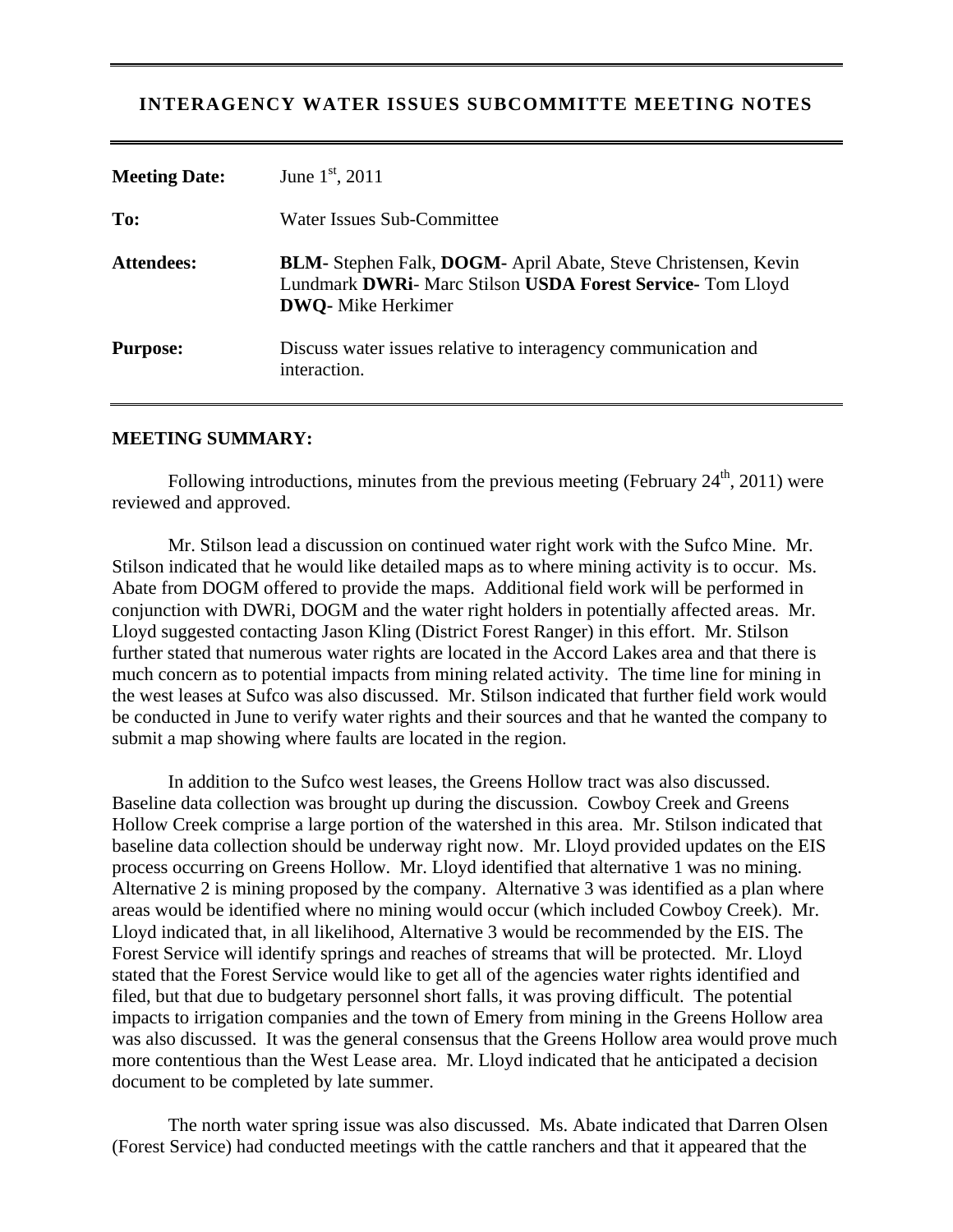most viable option would be to pump water up from a spring to the impact zone. Mr. Lloyd indicated that NEPA would not be required. It was generally agreed that movement on the north water spring issue has been slow. A question was raised as to where the water would be routed (i.e. just to the trough or to the spring location as well in an attempt to re-establish the riparian vegetation). Mr. Lloyd stated that the agreement is not a water replacement plan, but a goodwill gesture.

The Lila Canyon diligence claim process by the BLM was discussed. Mr. Stilson indicated that the BLM had filed a diligence claim. DWRi identified a number of springs that were either in the wrong location or were not identified at all. The company has protested the claims. DWRi's position is that the BLM needs to get water rights on the springs with troughs (i.e. the resources that are being put to beneficial use). The company has four filings for water rights from 1961. A hearing was held a month prior. According to Mr. Stilson, the company filed on water that no longer exists. Mr. Stilson explained that with diligence claims, DWRi's doesn't approve or reject them. A report is prepared and eventually when the water rights are adjudicated, they then become water rights. However, the diligence claims are treated as water rights during the interim (i.e. protected). 1903 is the diligence claim date for surface water and 1935 for ground water.

An update was provided by DOGM on the Crandall Canyon mine-water discharge situation. It was discussed that the onus was on the company to demonstrate that the elevated iron concentrations were a short term concern. Mr. Christensen indicated that negotiating continues as to the cost of the mine-water treatment system currently in place. DOGM contends that the system costs approximately \$320,000/year with the company estimate at approximately \$120,000/year. Mr. Herkimer from DWQ indicated that the company could route the mine-water (with elevated iron) to a higher classification waterway. In order for this to occur, the company would need to demonstrate that by the time the iron-laden water encountered a higher quality water source, the iron met established criteria. Mr. Herkimer indicated that sediment loads would need to be evaluated. If the iron were to build up over time in the receiving channel and then be "flushed" from a rainfall event, the potential for impacts would also need to be evaluated. Mr. Herkimer that simply dredging the ditch could be one solution to avoiding impacts due to increased sediment loads in the drainages.

The next meeting was scheduled for September  $14<sup>th</sup>$  at 10:00 AM at the Price DNR office.